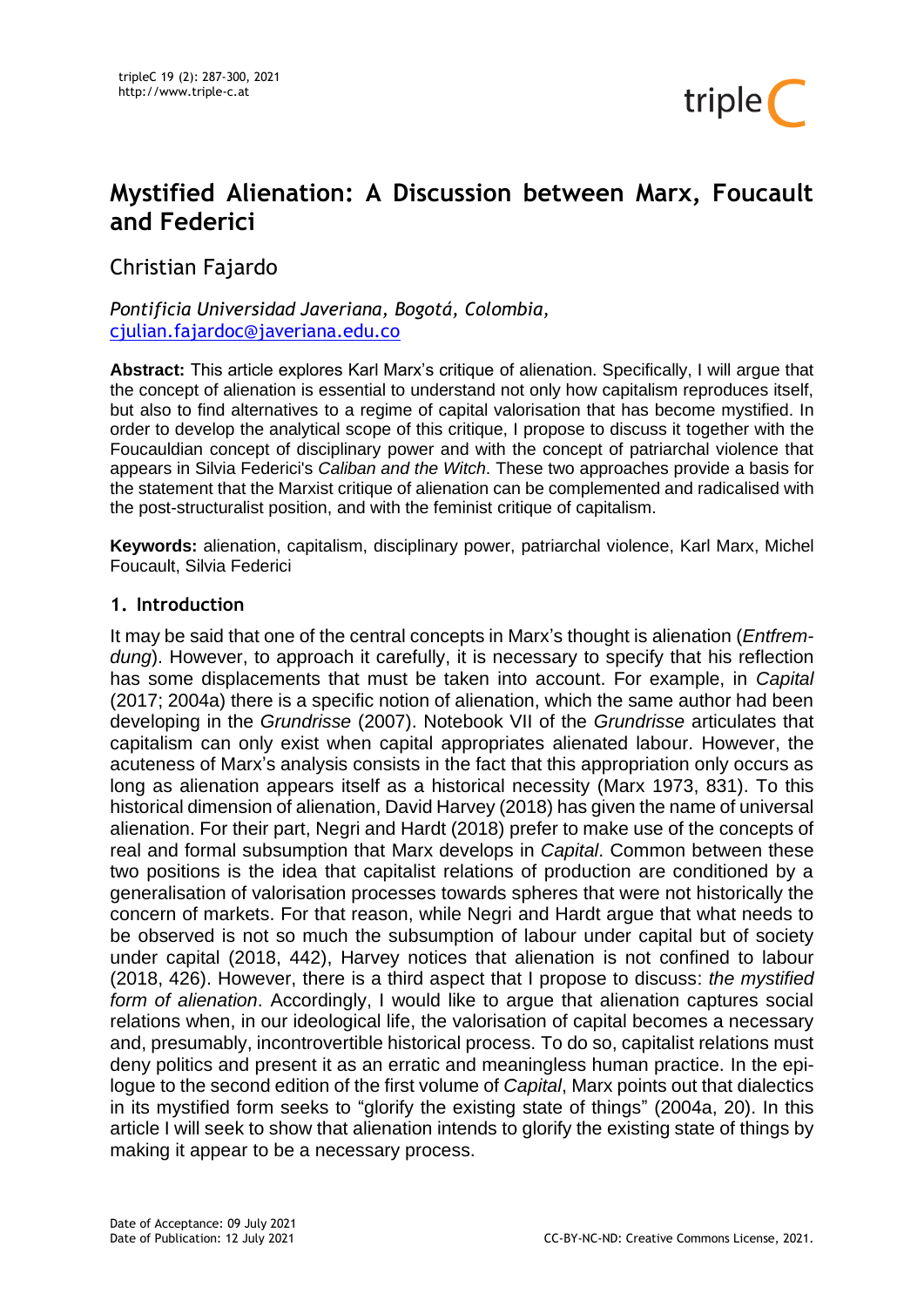Through this specific concept of the mystified form of alienation, it is thus possible to claim that the domination of capital over human life is not the direct imposition of one class on another, but the formation of historical conditions that force human beings to make certain decisions and not others. Taking this into account, for Marx the capitalist has a double objective that s/he cannot evade. S/he must manage, on the one hand, the social work process for the elaboration of a product and, on the other, the process of valorisation of capital (2017, 406). In this way, the despotism of this social order does not consist in the will of the capitalist, but in the conditions that impel him/her to make a certain decision. For this reason, the capitalist, despite being placed in a privileged position, is the victim of mystified alienation. Conditions force him/her to make one decision and not another. On the worker's side, something similar happens, but with a greater degree of violence. The conditions appear to him/her as the authority of the capitalist or as "the powerful will of another (*eines fremden Willens*), who subjects their activity to his aims" (Marx 2004a, 337; 1987, 328). Capitalism is thus a mode of production of meaning and of the world in which our decisions are mediated by impersonal processes that, despite being equivocal and contingent, appear necessary. But how has the process of capital valorisation become a historical necessity? How can we understand that capitalism has captured not only economic relations but also our ways of symbolising reality?

To address the above questions, I argue that mystified alienation seeks to conjure up the conditions that prevent the valorisation of capital. These limit-conditions of capital are non-alienated forms of life and political practice. I will point out that a critical approach to this mystified form of alienation allows us not only to understand how capitalism has become a world system, as suggested by Harvey and by Negri and Hardt, but also to learn to see its limits. Accordingly, this article intends to show that despite the fact that conditions force some to dominate others, the study of this dimension of human relationships is essential in order to develop a concept of a non-alienated life, a life that resists and escapes from the logic of valorisation of capital. In the process of formal and real subsumption of labour under capital, there are certain activities that cannot be integrated into valorisation processes. This practice is that of politics in its resistant form. In this article I seek to conceptualise how mystified alienation seeks to exclude and deny this dimension of human life, because it cannot be included in capitalism. I will not point to concrete alternatives to capitalism, but to a way of reading capitalist relations at their very limits. I believe that this is the theoretical gesture that we can find in *Capital* and in contemporary political philosophy.

To develop this hypothesis, I have divided this article into three parts. Firstly, I focus on the Marxist concept of alienation that appears in *Capital*, and the ways in which Karl Marx's thought can be used to conceptualise a non-alienated form of life. Secondly, I explore how the Foucauldian concept of disciplinary power can be read as a form of mystified alienation. In fact, for Foucault, one of the primary functions of disciplinary power is to exclude and even confine to criminality all human action that does not allow for the valorisation of capital. For him, one of the central characteristics of disciplinary power is that of criminalising political action. Finally, I turn my attention to the perspective of Silvia Federici. I point out that her concept of patriarchal violence can be approached from the point of view of alienation, because the degradation suffered by women in the capitalist world contributes precisely to the denial of a way of life that escapes the processes of valorisation.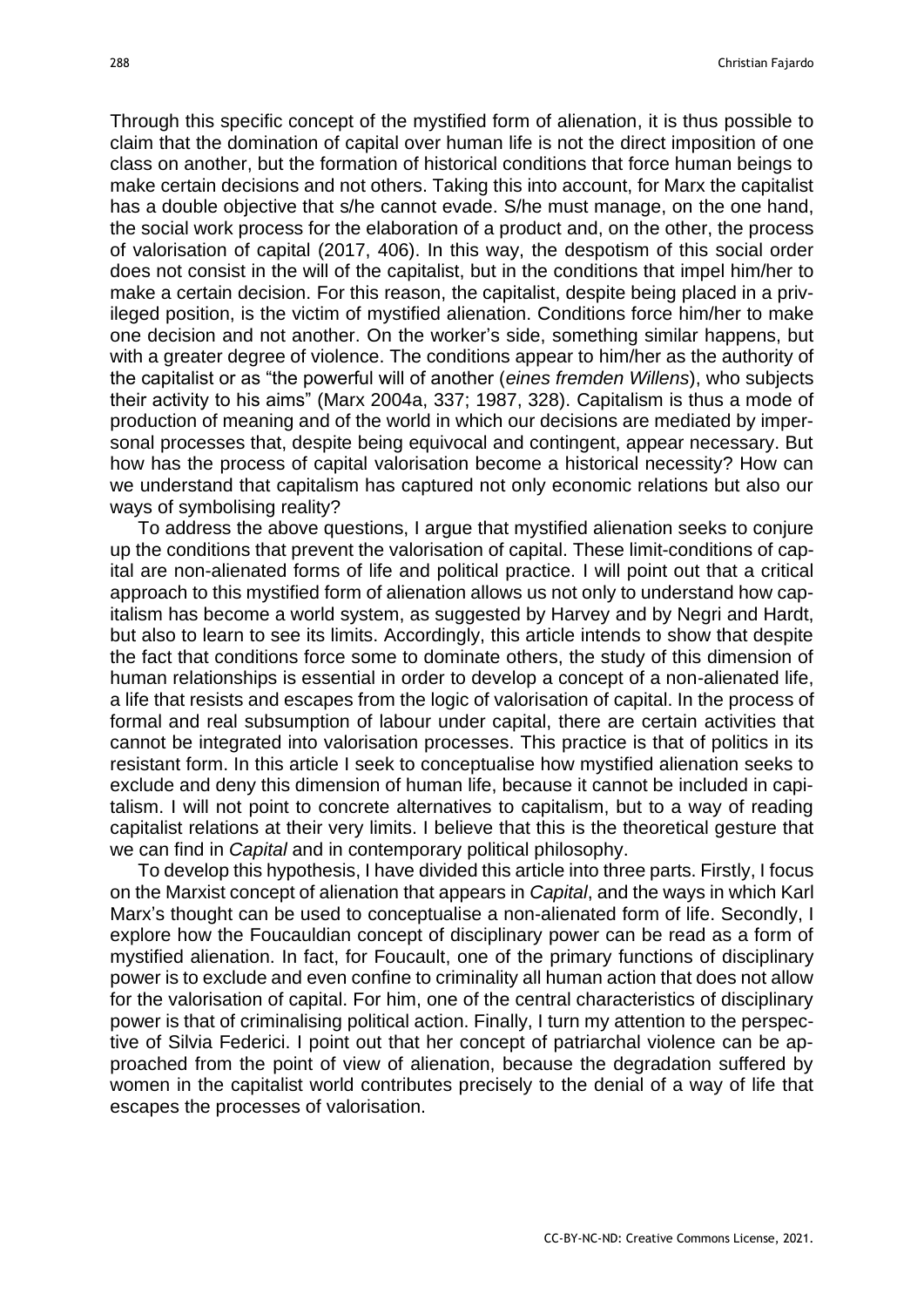#### **2. Marx: Two Forms of Alienation**

It is possible to argue that the concept of alienation appears in Marx's early work, specifically in *The Economic and Philosophic Manuscripts* (2013), in *On the Jewish Question* (2004b), and in *Contribution to the Critique of Hegel's Philosophy of Law* (1975). Following Feuerbach's legacy, the notion of alienation in the young Marx's work consists in the fact that capitalist production dispossesses human beings of their capacity to produce the world. Alienation in this case consists in reversing the order of predication: human beings are no longer the artificers of the things they produce, nor of their own juridical institutions. They become objects of their own creations. For this reason, in an alienated world, while the market and the State appear as unconditioned and necessary subjects, human beings appear as passive objects. Marx (2005, 272), in *The Manuscripts,* argues that "the devaluation of the human world is in direct proportion to the increasing value of the world of things". This approach to the notion of alienation poses two consequences. On the one hand, it is suggested that alienation dispossesses human beings of an instituting capacity that ontologically belongs to them; on the other, it is considered that emancipation will begin when human beings claim to be the true architects of the world.

However, the idea of alienation as an inversion of subject and predicate is abandoned by Marx. It is no longer a question of thinking of an idealised subject who must claim to be the true author of the things he produces, but rather of how the capitalist mode of production historically conditions our existence. Following this change in Marx's perspective, Harvey (2018, 426) points out that in the *Grundrisse* there is a genuine interest in situating human existence in the reality "of the daily life and labours of workers as constituted within a capitalist mode of production". In Harvey's view, this proposal is not a simple change in epistemological perspective, but a radical reformulation. Marx's concern is to show that alienation occurs within capital's need to create a global market. To that extent, alienation becomes a universal condition that permeates not only the existence of workers, but also that of consumers, sellers, capitalists, and society. Marx understands very well that the universality of the global market and the valorisation of capital is the universalisation of alienation. However, going beyond Harvey's point, I suggest that alienation in Marx's later works can be understood not only through its universal point of view, but also through its mystified character, because the valorisation of capital appears as an historical necessity that forces subjects to make certain choices. We can verify this suggestion in *Capital* (2004a), specifically in Chapter 8, which is devoted to the working day.

As I have pointed out, Marx abandons the critique of alienation from a normative concept of the human condition. Instead, he chooses to make an empirical analysis to verify how the valorisation of capital becomes a historical necessity. Taking this into account, Marx points out that "he [the capitalist], like all other buyers, seeks to get the greatest possible benefit out of the use value of his commodity" (2004a, 241-42). With this statement, Marx asserts that the capitalist cannot avoid exploiting to the maximum the labour power he hires, because the market 'forces' him to prolong the worker's productivity, i.e., the time he devotes to the production of surplus value. <sup>1</sup> Although it is

<sup>1</sup> At the beginning of Section V of *Capital*, Marx warns that "capitalist production is not only the production of commodities, it is, in essence, the production of surplus value" (2017, 589). These words affirm the idea that capitalism assumes that labour can only become productive to the extent that it valorises capital, that is, when its activity succeeds in producing surplus value through surplus labour. I develop the relation between the commons and surplus value in Fajardo (2020).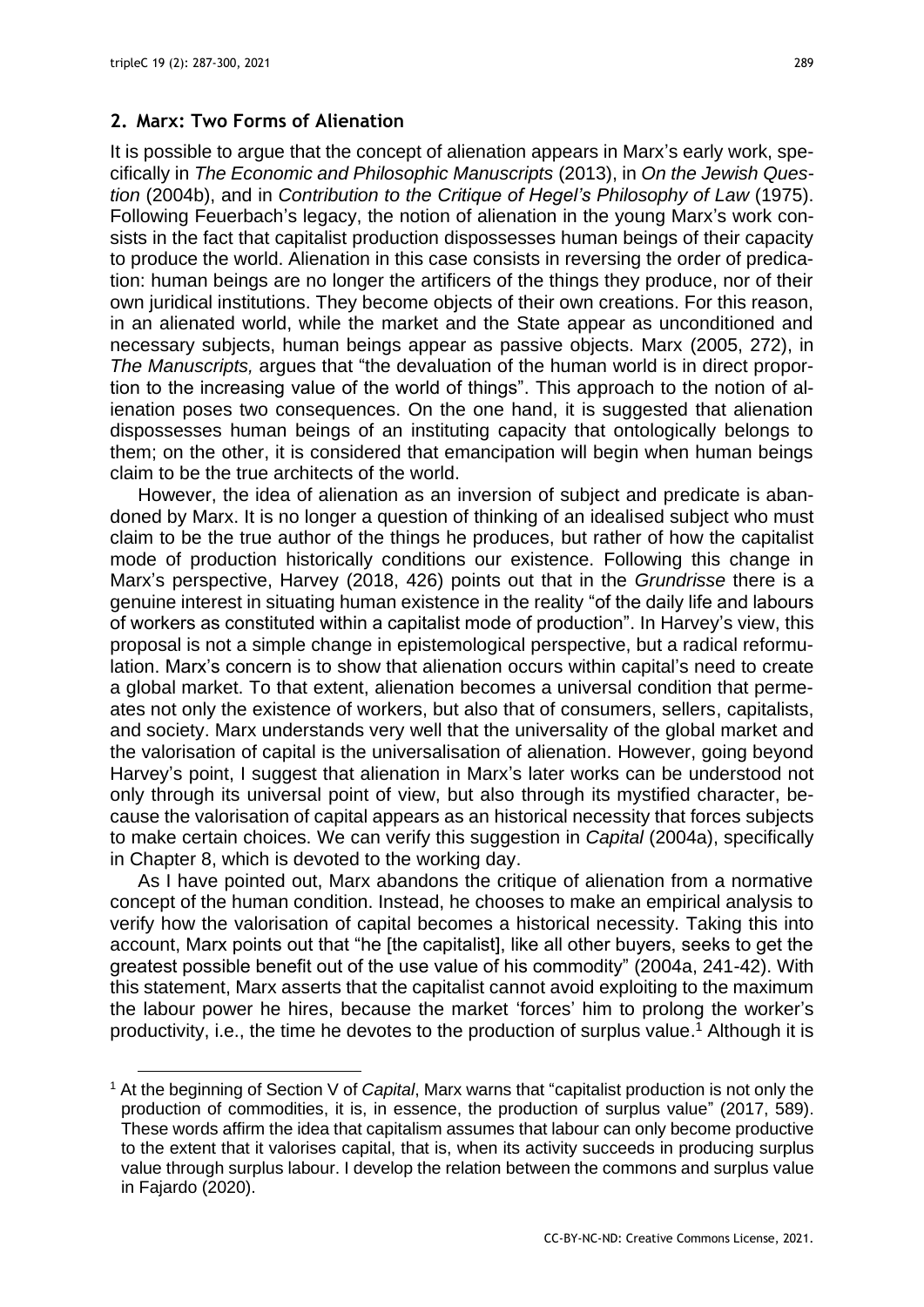true that this relationship is a privilege of a dominant class that enjoys the benefits of the labour of others, Marx focuses his analysis on specifying its objective dimension or, in other words, the heteronomy that conditions the decisions made by human beings. With this in mind, the following statement from the *Eighteenth Brumaire* (Marx 1978, 104) is relevant: "Men make their own history, but they do not make it just as they please; they do not make it under circumstances chosen by themselves, but under circumstances directly encountered, given and transmitted from the past". In short, the capitalist seeks to ensure the valorisation of capital not because he makes the decision freely and unconditionally, but because his past and history force him to make the greatest possible profit from the commodity he acquires. However, this does not mean that capitalists are not responsible for the process of valorisation of capital. Rather, the question is to show that "the persona of many capitalists is profoundly shaped by the practices they have to perform" (Harvey 2018, 426). In short, despite the fact that history alienates the capitalist, in this process s/he him/herself reproduces and performs the conditions that make him/her exist. It is thus a dialectical understanding of the relationship between conditions and human action. When the capitalist considers him/herself the owner of the labour power s/he buys, a story appears that tells him the following: 'in reality I have you, capitalist'. Nevertheless, how does this mystified alienation operate in the condition of the worker?

Marx is emphatic in showing that the universalisation of the world market manifests itself in the bodies of the workers in a specific way. If the capitalist is forced by the search for surplus value, trying to get the most out of the labour power that he buys, the worker is forced to work for the capitalist, but also to resist producing that surplus value. "Suddenly" – Marx writes – "the voice of the labourer, which had been stifled in the storm and stress of the process of production, rises" (2004a, 242). As Harvey points out, workers tend to protest against the valorisation of capital because there is something fraudulent in the sale of their labour power, even if it is legal (2018, 426). This fraud, in the argumentation of *Capital*, is that of surplus labour time, that is, labour time that remains unpaid because it is the basis of the valorisation of capital. In return, he or she receives merely means of subsistence. His or her life, capacities, intelligence, are appropriated by the necessity to set value in motion, a necessity that is, in any case, historical and contingent.

According to the above, the concept of alienation which reappears in 1858 and which is prolonged in the argumentation of *Capital* (2004a) has an objective and a subjective character. The first is that which forces the capitalist to make the maximum profit from the commodities s/he buys. Among these, labour power is the most important, since it is the only commodity that is capable of valorising capital. This objective character of alienation also appears in the lives of workers when circumstances force them to sell their labour power in the market. Nevertheless, alienation manifests itself in a subjective way. At this level, alienation becomes mystified because it appears as if necessary in the ideological life of human beings. While the capitalist considers himself/herself the owner and master of capital and the commodities that s/he acquires, the worker feels betrayed by the contract that s/he signs with the capitalist. His/her life is spent in frustration, but also in his/her ability to assert "his right as seller when he wishes to reduce the working day to one of definite normal duration" (Marx 2004a, 243). In short: alienation becomes mystified alienation, because it forces human beings to make decisions that guarantee the reproduction of capitalism, even though they are aware of the violence and arbitrary nature of capitalist exploitation (Žižek 2008, 28). However, this mystification has an obvious limit when the right of the capitalist as buyer, and the right of the worker as seller, clash. Their class position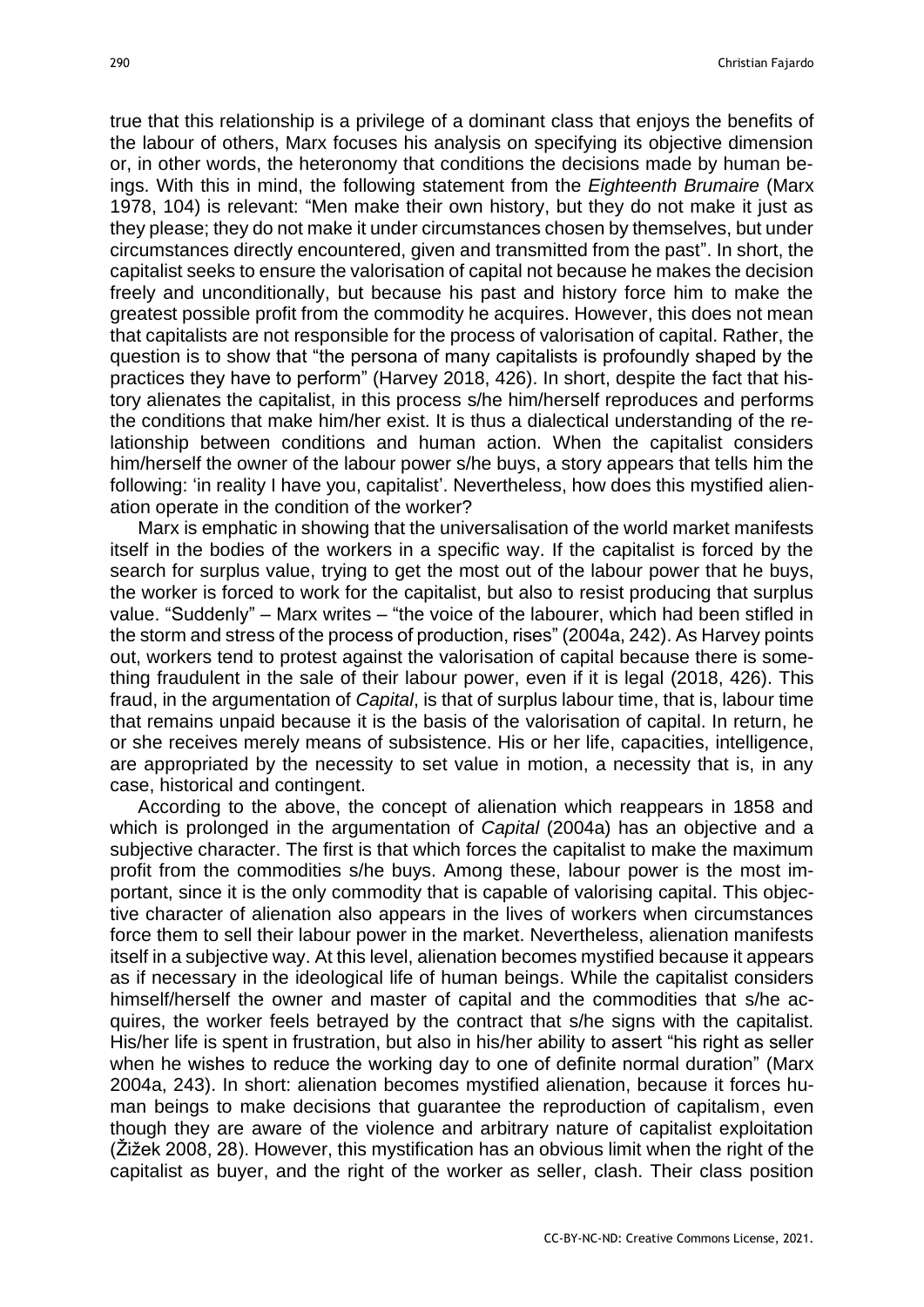causes a clash of rights to take place, an antinomy in which only force decides the outcome, in Marx's view (2004a, 243). Accordingly, what would be Marx's lesson with that reformulated concept of alienation?

In my view, this reformulation seeks to problematise the idea that emancipated human beings are those who can control their relationship with things and history.<sup>2</sup> In Marx's later works, the problem is not to make alienation disappear entirely and claim that human beings are the true architects of the world. Instead, Marx shows that alienation is a logic of sense in which certain violent practices, such as the valorisation of capital, appear necessary and inevitable. The danger of capitalist alienation thus consists in extending the historical necessity of capital valorisation into all spheres of human life, making other forms of life no longer relevant. To this logic of mystified sense, Jacques Rancière gives the name "police order" (1995). <sup>3</sup> For him, the police order makes the existing state of things appear not as a lie or an inverted reality, as the young Marx suggests, but as a necessary process. Thus, a mystified social order is a distribution of the sensible that seeks to glorify the existing state of things. Accordingly, Marx points out that capitalism, despite being a transitory and contingent mode of production, appears definitive and necessary. In this lies the violence of mystified alienation. It is not a matter of an inversion between the subject and the predicate, but of showing that history follows a process that, presumably, we cannot stop. Marx's hope, his political stake, consists in showing that the existing state of things "includes, at the same time, the recognition of the negation of that state, of its inevitable breaking up; because it regards every historically developed social form as in fluid movement, and therefore takes into account its transient nature not less than its momentary existence" (2004a, 20). With this hope in mind, how is it then possible to understand a non-alienated and therefore non-mystified way of life?

As Jaeggi (2014, 32) points out, "the perspective from which the problem of alienation is approached ceases to be interesting when it presupposes a pre-established harmony among relations or seamless 'oneness' of individuals with themselves or with the world". Jaeggi's concern is thus to find a way of life that is not alienated, without falling into the myths of a human condition that is transparent with respect to itself. Here we encounter that Marx's approach proposes two tasks: on the one hand, to understand the historicity of an alienation that has become mystified; on the other – and here lies his concept of the political – to find an alternative to alienation without falling into the idea of an individual who is the owner of himself and reconciled with his environment. Hence, a non-alienated life, that is, a life where human beings control their own destiny, is not what Marx's early work wanted to find. The alternative to an alienated life is, therefore, not one of possessive individualism, but one of experimentation, that is to say, a life that has as its horizon "an openness to revision and experimentation" (Jaeggi 2014, 40). This is also Merleau-Ponty's reading of Marx's thought in *Humanisme et terreur* (2010), for it is a matter of assuming that the human condition is that of the curse of life in plurality *(maléfice de la vie à plusieurs*):

 $2$  A very relevant tendency of post-Marxism has developed the idea that emancipation in Marx's thought consists in a reappropriation of a lost capacity. Miguel Abensour considers that Marx in his critique of Hegel's philosophy of right seeks to differentiate between alienated forms of life and non-alienated forms of life. The first is that of the religious life that the human being leads in the liberal state; the second is the democratic process in which there is an adequacy between the people and their objectifications in such a way that "the risk of precipitation of the objectification in alienation disappears" (Abensour 1998, 104).

<sup>3</sup> In the same direction, Arendt in *The Human Condition* (2018) develops the argument of how the alienation of the world seeks to depoliticise human affairs.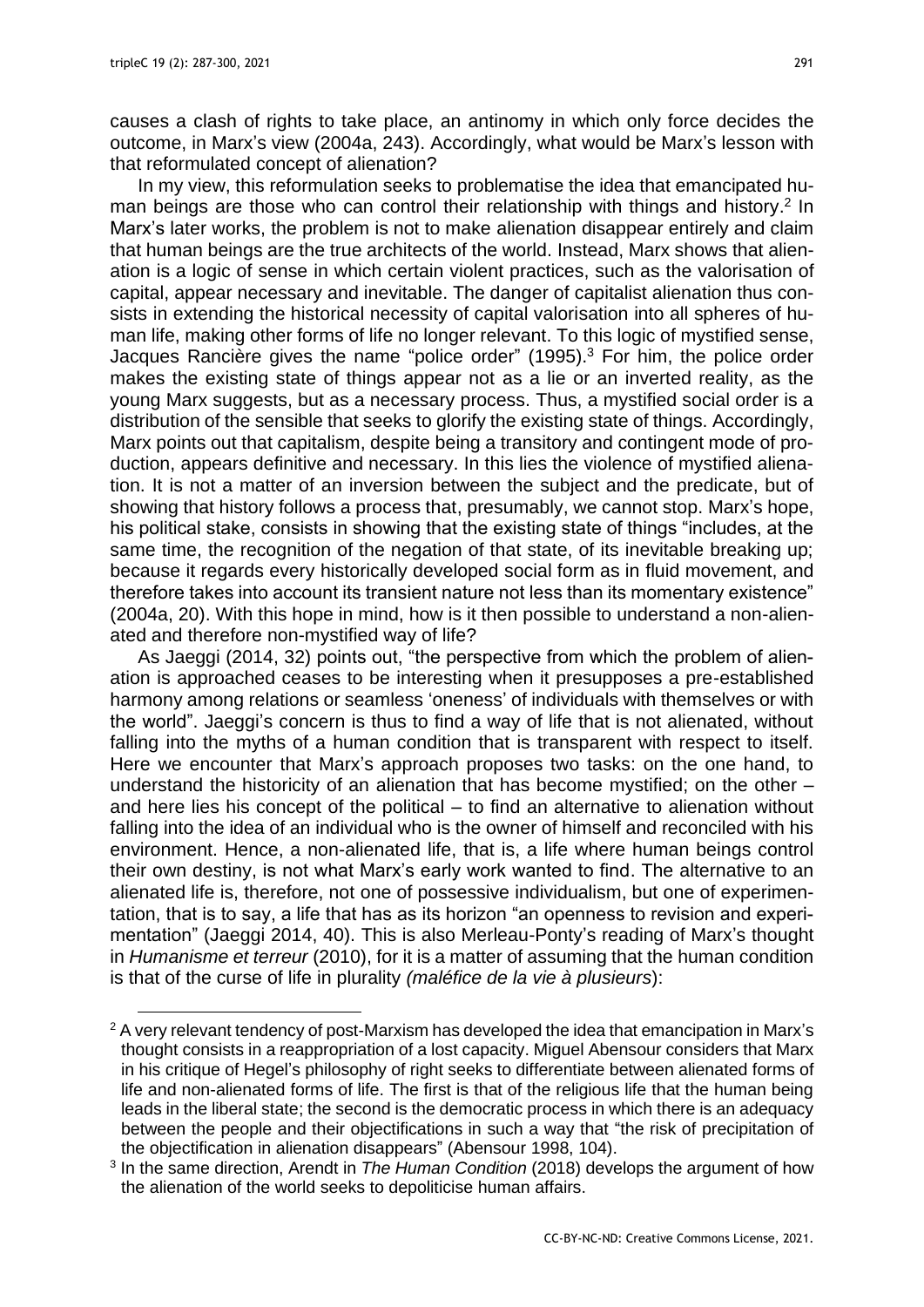The human condition may be such that it has no happy solution. Does not every action involve us in a game which we cannot entirely control? Is there not a sort of curse in collective life (*maléfice de la vie à plusieurs*)? (Merleau-Ponty 2010, 201).

Merleau-Ponty, like Jaeggi, suggests that the alternative to alienation is to assume a way of life that welcomes conflict and the opacity of human relations. It would then be necessary to fight against alienation, keeping in mind that human freedom is that of experimentation, or that of the curse of life in the plural. It is a matter of assuming that, in human affairs, there is no good solution, that conflict and some form of violence will always accompany social relations. However, is it possible to understand alienation beyond the relation between the worker and the capitalist? Is it possible to actualise Marx's critique of alienation?

This concept of mystified alienation allows Marx to situate the development of capitalism in the 19th century, with special emphasis on the relationship between the capitalist and the worker. However, contemporary political philosophy has sought, in various ways, to understand this type of subjection beyond this relationship. Michel Foucault and Silvia Federici remind us that the capitalist mode of production permeates practices that go beyond the antagonism between capital and labour. For this reason, in the two sections that follow, I would like to develop the Foucauldian concept of disciplinary power and Federici's notion of patriarchal violence as two ways of describing mystified alienation. I will read Foucault and Federici with Marx, noting that a study of the conditions of possibility of capitalism allows us to understand that mystified alienation has an unbreakable limit: political practice or non-alienated forms of life. 4

## **3. Foucault: Discipline as Alienating Power**

In contemporary political theory, the role of disciplinary power has not been addressed with sufficient attention. For example, Byung-Chul Han in *The Burnout Society* (2012) considers that disciplinary power does not serve to understand our present. According to Han, the Foucauldian concept of disciplinary power is too rigid because it is structured under the scheme of prohibition. This negative approach prevents an understanding of contemporary service-oriented societies whose principle is not the prohibition but the multiplication of human activity without the need for continuous vigilance (Han 2012, 25-28). However, this author's desire to consider that we are in an unprecedented epoch of the development of capitalism neglects the critical power of the Foucauldian notion of discipline. And this neglect arises through reducing the concept of disciplinary power to the institutions from which they emerge (prison, hospital, school, etc.). This desire for a transition to a new society, in Han's case a service-oriented one, does not take into account the core of the argumentation of a work like *Discipline and Punish* (Foucault 1995), which, in my view, can be approached as follows: the specificity of disciplinary power lies precisely in noting that this power distances itself from the juridical legalism of prohibition (formal domination of the State over bodies), in order to create a type of relations of domination, which has as its principle the need to make bodies more productive through their most categorical alienation. Moreover, this type of power cannot be understood without taking into account the class domination that runs through it from beginning to end. In the following, I will develop the concept

<sup>&</sup>lt;sup>4</sup> In order to focus on the concepts of disciplinary power and patriarchal violence, I will pay special attention to *Discipline and Punish* (Foucault 1995) and *Caliban and the Witch*  (Federici 2014).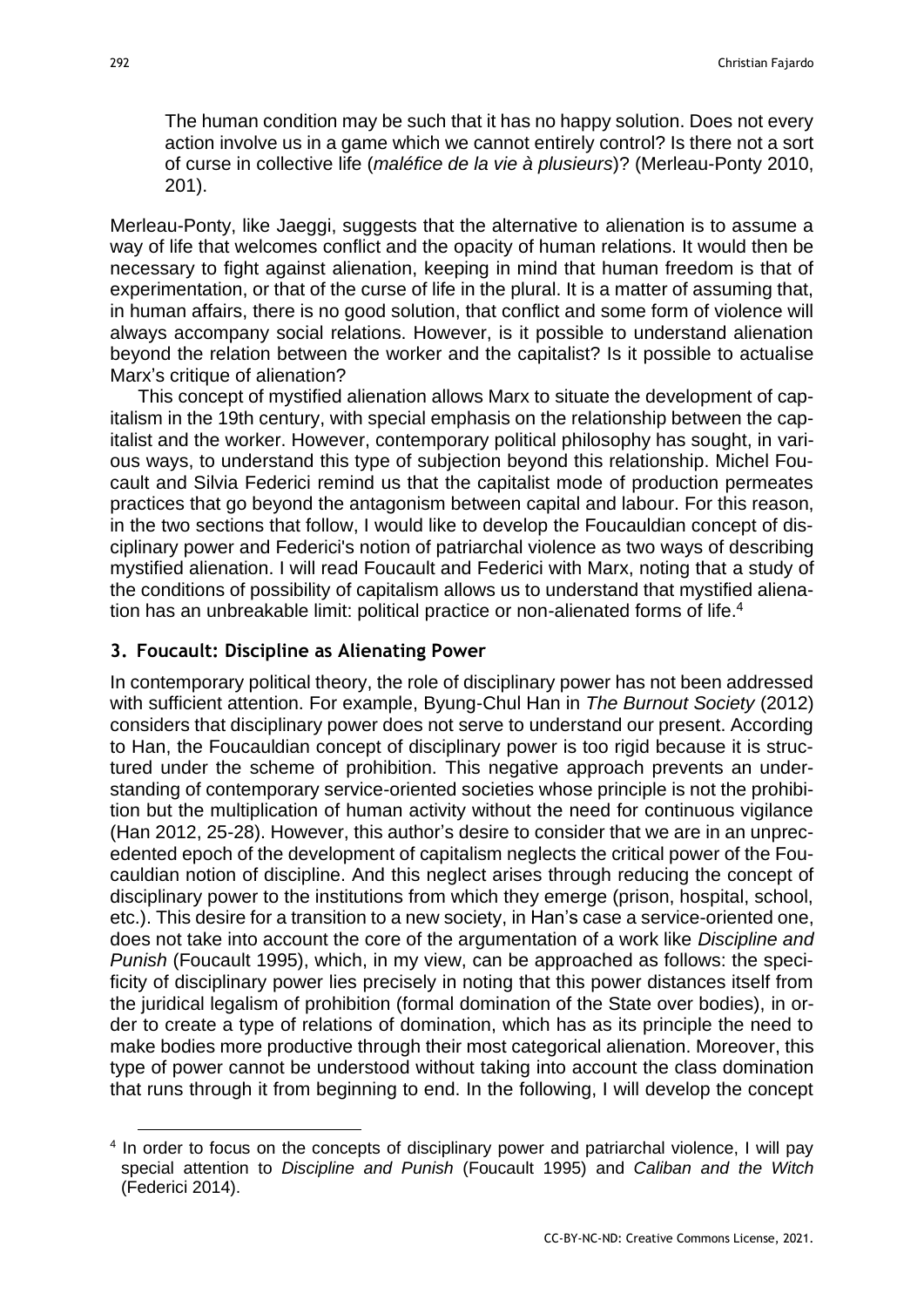of disciplinary power without neglecting its profound closeness to the notion of mystified alienation discussed in the previous section. To do this, I will mobilise Foucault's approach to political crime and the process of accumulation of human beings.

For Foucault (1995, 223) it is not possible to understand disciplinary power without the class domination that founds it. In the 17th and 18th centuries, the reformers of punishment and criminal law sought to regenerate and change the behaviour of offenders. Accordingly, they considered that benign and proportional punishments resulted in a society with less crime and more civilised subjects. However, as Foucault makes clear, this claim was frustrated, especially in the 19th century, when workers' illegalities emerged and they began to organise their political struggle against "the new system of the legal exploitation of labour […] from the most violent such as machine breaking, or the most lasting such as the formation of associations, to the most everyday, such as absenteeism, abandoning work, vagabondage, pilfering raw materials, deception as to the quantity and quality of the work completed" (Foucault 1995, 274). The disobedience of the workers in the 19th century led reformers to rethink their initial idea; it was no longer a matter of correcting the conduct of the offenders, but of making political struggle an expression of delinquency; in other words, no longer a matter of reducing crime, but of drawing a sense boundary between a series of behaviours adjusted to the demands of the relations of production and others that simply escaped the orbit of the valorisation of capital. In this case, it is possible to say that dominant classes reacted against popular illegalities to contain the bodies that resist the mystified alienation of capital, namely, the conditions that force both the capitalist and the worker to valorise capital. This perspective brings Foucault closer to Marx's critique of alienation.

It can be seen that Foucault (1995, 274-75) argues that disciplinary power becomes fundamental to contain not so much delinquency and political sabotage as the conditions that make them possible. With this in mind, the disciplinary power does not seek to repress bodies from the scheme of prohibition, but rather to train human behaviours in accordance with the valorisation of capital. Through this positive way of exercising power, disciplinary techniques conjure up all that resists mystified alienation. From this perspective, the significant contribution of *Discipline and Punish* (1995, 252) consists in showing that, for the disciplinary power, delinquency is not the conduct of the offender, but the latent possibility that every human being has of being unable to control his or her own destiny, or of living a life that resists the objective conditions that forces him or her to enter into the existential fraud of alienation. In other words: disciplinary power is an infra-law because it spreads, in our ideological life, the guilt of the Merleau-Pontian human condition: that of not being able to entirely control our relationship with history, with things and with others; that of not being able to find a definitive harmony in human affairs. As indicated in the previous section, this condition makes the valorisation of capital impossible, because it allows human beings to inhabit reality beyond alienation. Disciplinary power is thus a reaction to the experimentation and political resistance of the working class and, subsequently, of all human action that has sought a non-alienated way of life. This reaction can be understood with the following words of Foucault on disciplinary power, which appears in modern penitentiary techniques.

The delinquent is also to be distinguished from the offender in that he is not only the author of his acts (the author responsible in terms of certain criteria of free, conscious will), but is linked to his offence by a whole bundle of complex threads (instincts, drives, tendencies, character). The penitentiary technique bears not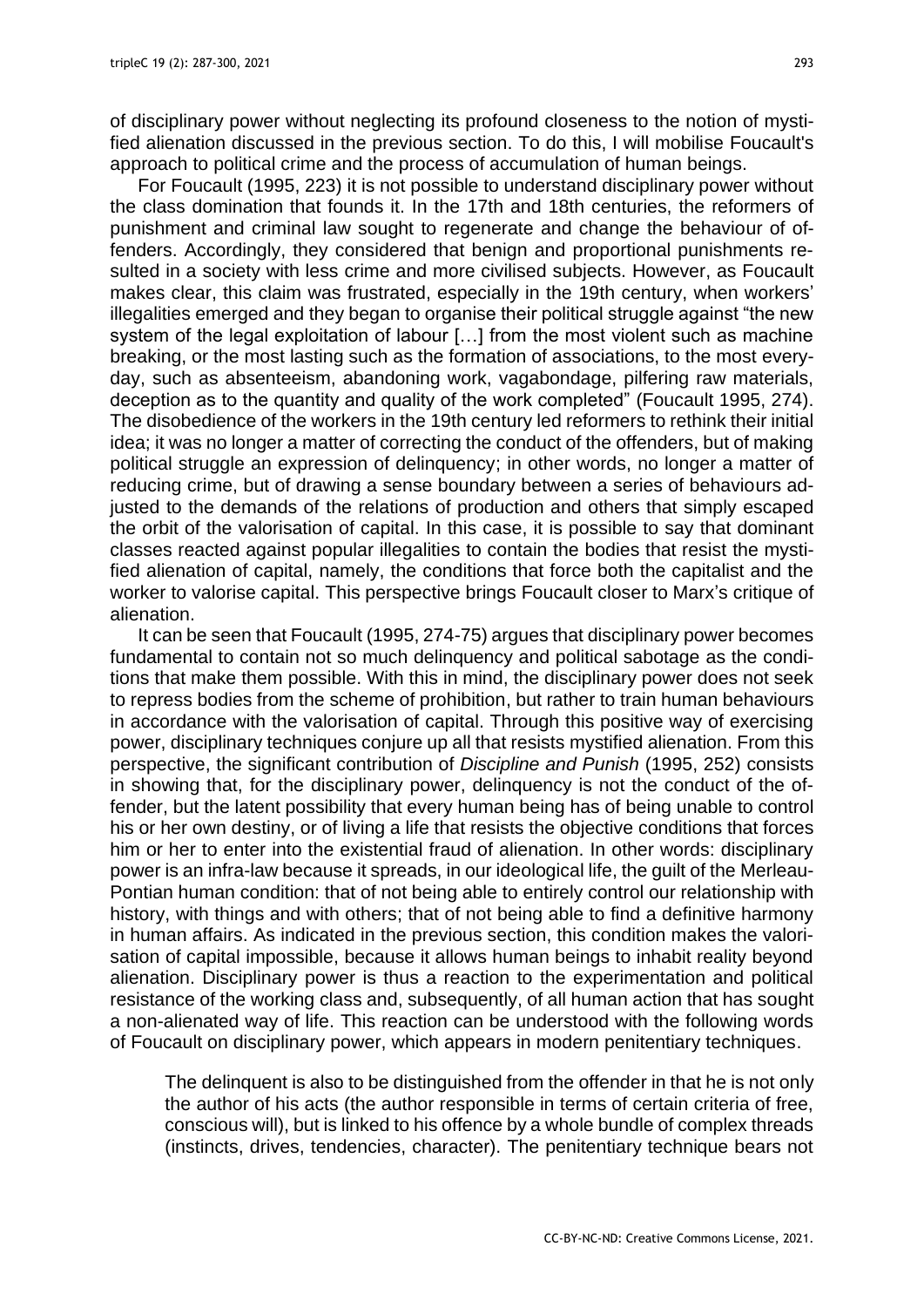on the relation between author and crime, but on the criminal's affinity with his crime (1995, 252–53).

This quote suggests that penitentiary techniques, which emerge in the modern prison, set in motion a series of disciplinary powers that produce a disembodied reality. This is characterised by the fact that every infraction, which for criminal law is seen as the act of a perpetrator, is immersed in an impersonal historicity made up of tendencies, drives and instincts. Disciplinary techniques thus seek, on the one hand, to declare innocent any person who has a transparent relationship with himself or herself, with others, and with things; on the other hand, to declare as potential criminals anyone who fails to appropriate his or her own body by allowing the self to be dominated by his or her instincts, by his or her conditions and even by his or her belonging to a social class. This leads 19th-century criminal law theorists to say:

[...] that crime is not a potentiality that interests or passions have inscribed in the hearts of all men, but that it is almost exclusively committed by a certain social class; that criminals, who were once to be met with in every social class, now emerged 'almost all from the bottom rank of the social order' (Comte and Lauvergne, quoted in Foucault 1995, 275)

Disciplinary power, far from being a negative technique that represses bodies through rigorous surveillance measures, is constituted by a series of mechanisms that cause a sensible world to emerge. In this sensible world, a distinction emerges between bodies that dominate their own will, and bodies that yield their will to impersonal forces that potentially turn them into delinquents. It is interesting to note that this destiny exerts force on the bodies that belong to the dominated classes to a much greater extent. In other words: for disciplinary techniques, the most dangerous crimes are political crimes that usually emerge in the last ranks of the social order.

Following the criticisms appearing in some 19th-century Saint-Simonian newspapers such as *L'Atelier* and *La Ruche Populaire*, Foucault highlights how disciplinary power, in its struggle against bodies that resist the mystified alienation of capital, began to pay more attention to political crimes than to those of common law. "Verdicts" – Foucault writes, citing those newspapers – "were often more severe against workers than against thieves. The two categories of convict were mixed in the prisons and preferential treatment given to common-law offenders" (1995, 286). This indicates that a significant element for understanding the violence produced by disciplinary power is the differentiation between two kinds of delinquents: the common and the political. The former falls into delinquency because s/he allows him/herself to be dominated by his/her instincts, desires, conditions, and so on. On the other hand, the latter falls into delinquency not only by allowing him/herself to be dominated simply by his/her conditioning, but also by the claim to transform and make impossible his/her assured destiny as a body that valorises capital. In other words, when reformers claim that political crime comes from the bottom rank of the social order, two things are being suggested: 1) that the popular classes – untrained bodies – are more prone to disobey the law; 2) that an obedient individual – be he or she a worker, unemployed, young person, student or consumer – is one who accepts the alienation of the relations of production. This acceptance is not a form of resignation, but a behavioural training, a disciplinary way of producing sense.

With this in mind, Foucault (1995, 209) points out that disciplinary power ceases to inhabit merely the institutions that gave birth to it, in order to generalise itself in society as a whole. In Foucault's opinion, this transition from the *discipline-blockade* typical of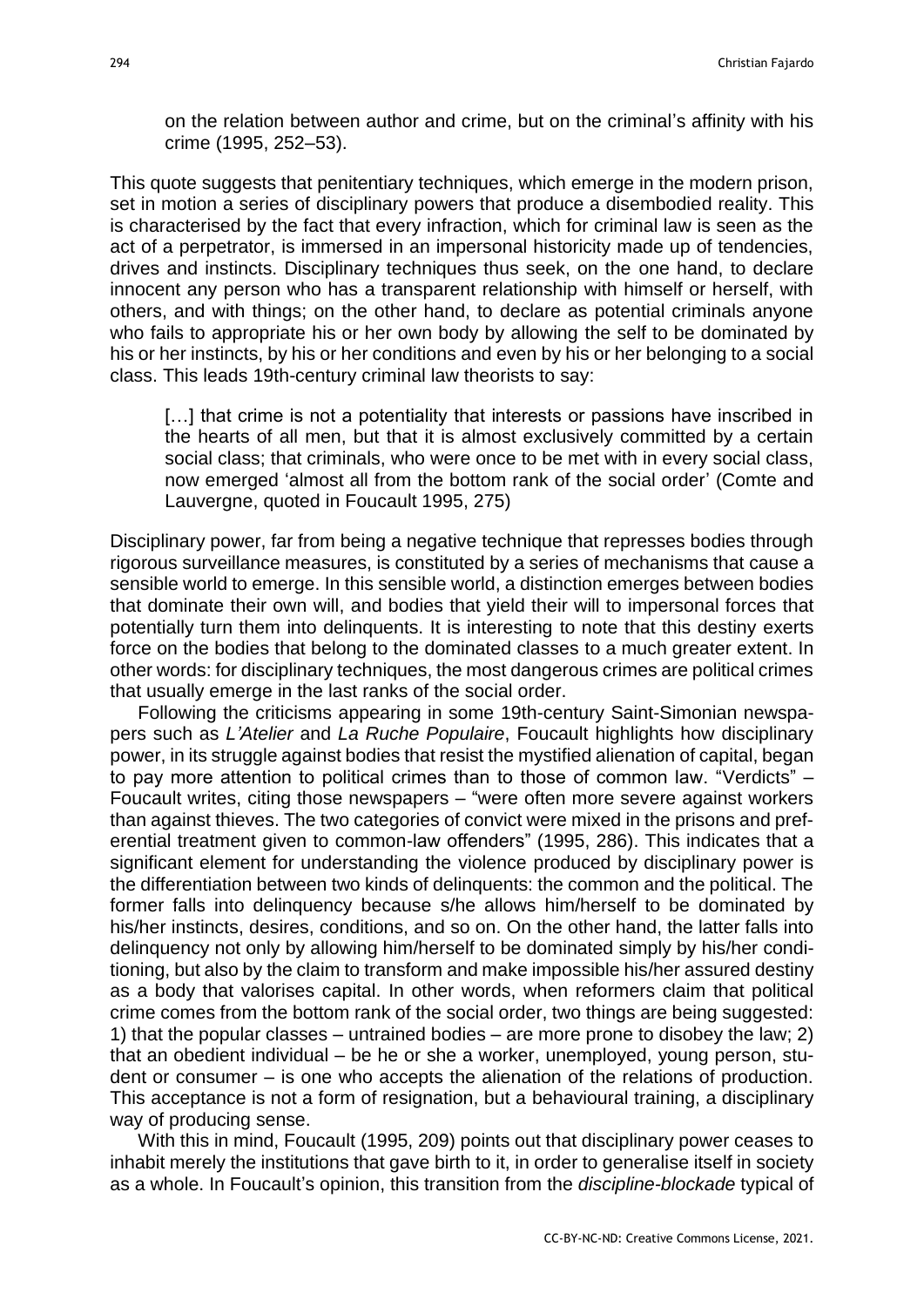disciplinary institutions to *discipline-mechanism* illustrates a process of multiplication of the mechanism of discipline in order to detect every potential non-producer of value there. It is thus an economy of power. But how can we understand the economic character of disciplinary power?

Marx understands capitalism as a mode of production that appears to be necessary, despite its contingent and transitory character. Foucault, on the other hand, argues that for money to become capital, it is necessary to keep human existence to its singular features (*traits singuliers*). This statement points out that the economy of power, which is present in the modern rule of law, develops a disciplinary writing which analyses the individual "[…] in his particular evolution, in his own aptitudes or abilities, under the gaze of a permanent corpus of knowledge; and, secondly, the constitution of a comparative system that made possible the measurement of overall phenomena" (Foucault 1995, 190). It is not then a question of knowing what human beings are: it is a matter of reducing them to data in motion that react uniformly to certain changes in their environment. Foucault (1995, 220-21) calls this process the accumulation of human beings (*accumulation des hommes*). This process is correlative to the accumulation of capital, since it is impossible to force an individual to work if he or she has not become a piece of data in motion, if he or she has not understood the danger of political crime, if he or she has not inhabited a disciplinary common world.

Mystified alienation appears in Foucault's argument because there are, in modern societies, disciplinary powers that exercise over bodies a coercion which, although weak, makes human bodies stronger for obedience, but weaker for disobedience. In Foucault's own words: "If economic exploitation separates the force and the product of labour, let us say that disciplinary coercion establishes in the body the constricting link between an increased aptitude and an increased domination" (1995, 138).

Following a different path, Silvia Federici, in *Caliban and the Witch* (2014), points out that capitalism mystifies human relations by confining women's bodies to the space of meaninglessness. Accordingly, I will point out that patriarchal violence, like disciplinary power, seeks to make invisible political practice and the non-alienated way of life.

#### **4. Federici: Patriarchy as Alienating Violence**

In *Caliban and the Witch* (2014), Silvia Federici expresses her just discontent with Marx and Foucault. In her opinion, these two authors, although they make a splendid critique of the conditions that establish capitalism, neglect the fundamental violence that allowed the development of the conditions of the capitalist mode of production: that of patriarchy. Foucault in his analysis of disciplinary power argues that alienating practices take place on bodies in an undifferentiated sense, without taking into account the disciplining of women. In Federici's own words:

Foucault's analysis of the power techniques and disciplines to which the body has been subjected has ignored the process of reproduction, has collapsed female and male histories into an undifferentiated whole, and has been so disinterested in the "disciplining" of women that it never mentions one of the most monstruous attacks on the body perpetrated in the modern era: the witch-hunt (2014, 8).

Following this critique of the critique of capitalism, Federici also highlights this same omission in Marx's work. Although Marx initiates a tradition of the critique of capitalism that analyses the period of the emergence of the original accumulation of capital in the Western world, he does not mention "the profound transformations that capitalism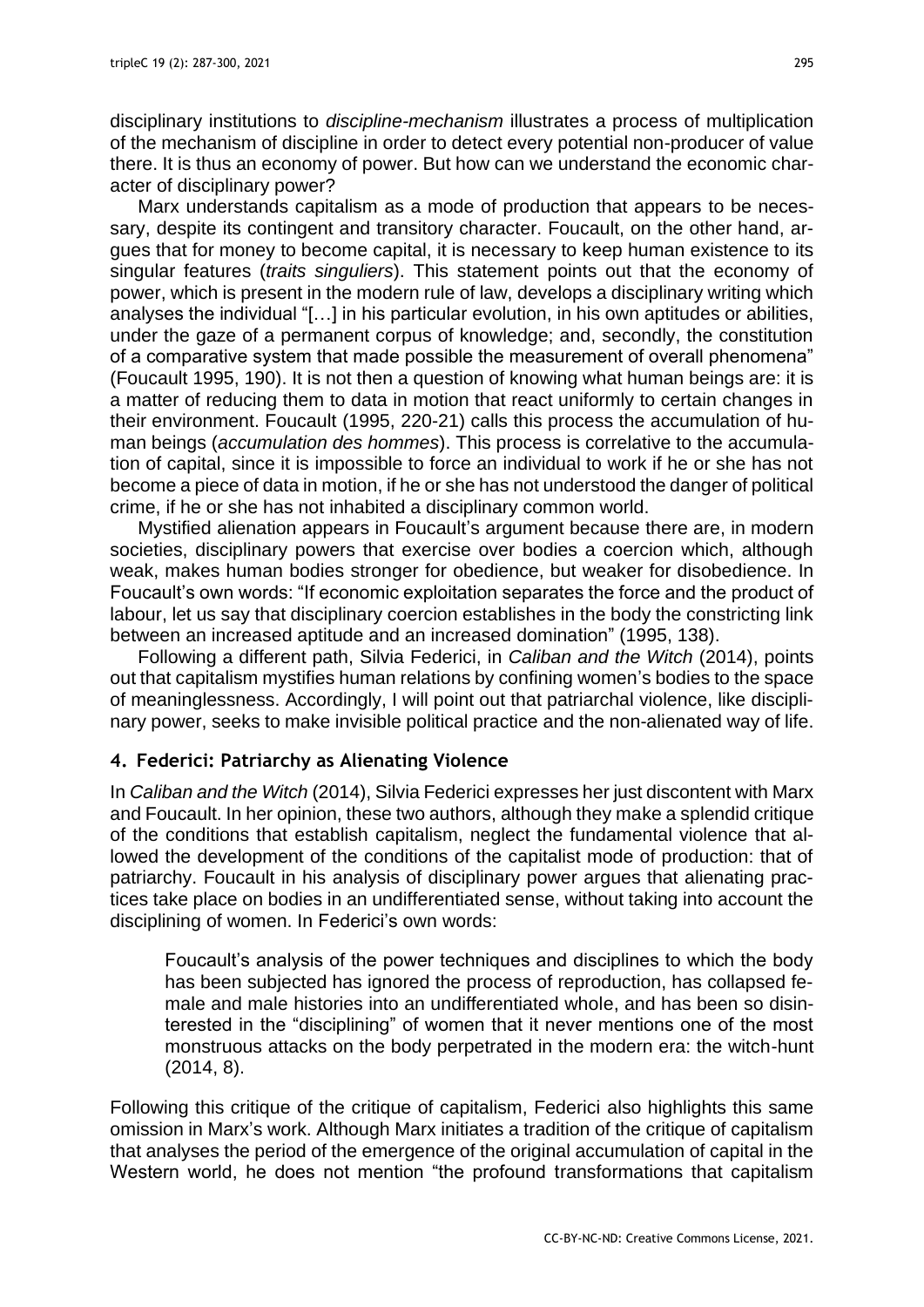introduced in the reproduction of labour-power and the social position of women" (2014, 63). Marx, like Foucault, also left aside the great witch hunts in the 16th and 17th centuries, even though this violence was paramount in the annihilation of the common use of land and the accumulation of human beings of disciplinary power. For this reason, if we do not consider the patriarchal feature of capitalism, the critique of mystified alienation is incomplete. Following Federici's point of view, the reason for the importance of approaching the critique of alienation from a feminist perspective is obvious: since the transition from feudalism to capitalism, and even in the new forms of reinvention of capitalist exploitation, women have suffered a process of social degradation that has been central to the accumulation of capital and the accumulation of bodies (Federici 2018a, 131).<sup>5</sup> In accordance with this indication, I propose to argue that Federici's political theory allows the settling of the debt of Marxism with feminism, following the impeccable critique of alienation that emerges from the feminist position.

The disciplining of women, following Federici, can be understood from the following paradox of capitalist alienation. On the one hand, the primitive accumulation of capital or accumulation by dispossession implies an exercise of extreme violence, even in the necropolitical<sup>6</sup> order, which has as its correlate population decrease and famine. However, on the other hand, as Foucault himself appreciates, capitalist production increasingly requires converted value-producing lives, that is, lives reduced to their singular and simple features. On this horizon, Federici's critique places the degradation of women at the very heart of capitalist reproduction. Population decline and the scarcity of land and food pose the need to pay special attention to women, because the fundamental process of production and reproduction of capitalism falls on them: the production of life or, for capital, the reproduction of labour power. This contradiction between extreme forms of violence that produce death and the need to ensure a production of lives allows Federici to point out that capitalist alienation cannot be addressed without its patriarchal trait, without the violence of the State and that of men over women's bodies. With this in mind, I propose to put patriarchal violence in dialogue with Marx fand Foucault, following the concept of mystified alienation.

I have said that for Marx, alienation supposes the development of objective and subjective conditions for the valorisation of capital, promoting a fraudulent exchange between the worker and the capitalist. I have also indicated that disciplinary power is a form of mystification because it establishes a disembodied reality that prepares human existence to make its submission and its usefulness equivalent for the valorisation of capital. Taking this horizon into account, I would like to add the crucial contribution of Federici. The degradation of women in capitalist production is part of this process of capitalist alienation because it implies, in an incontrovertible way, a fraudulent transaction between men and women. Federici's hypothesis consists in showing that capital, by alienating the daily life of workers, alienates women's bodies at the same time and to a greater degree of submission. For this reason, in Federici's opinion, the disciplining of women's bodies occurs with greater intensity than that of men, because if the former count as bodies that valorise capital, women valorise capital without

<sup>5</sup> As Rita Segato (2016) points out, patriarchal violence pre-dates capitalism. However, in the transition from feudalism to capitalism, not only did an exclusion of women from public affairs take place, but also an ontological degradation. Reproduction and domestic work ceased to count as an important task in the common world. Women's control over their own bodies also started to be criminalised.

<sup>&</sup>lt;sup>6</sup> I would like to highlight Esposito's (2008) and Mbembe's (2011) positions on how the forms of domination of capitalism have their necropolitical side. I develop this horizon in Fajardo (2019).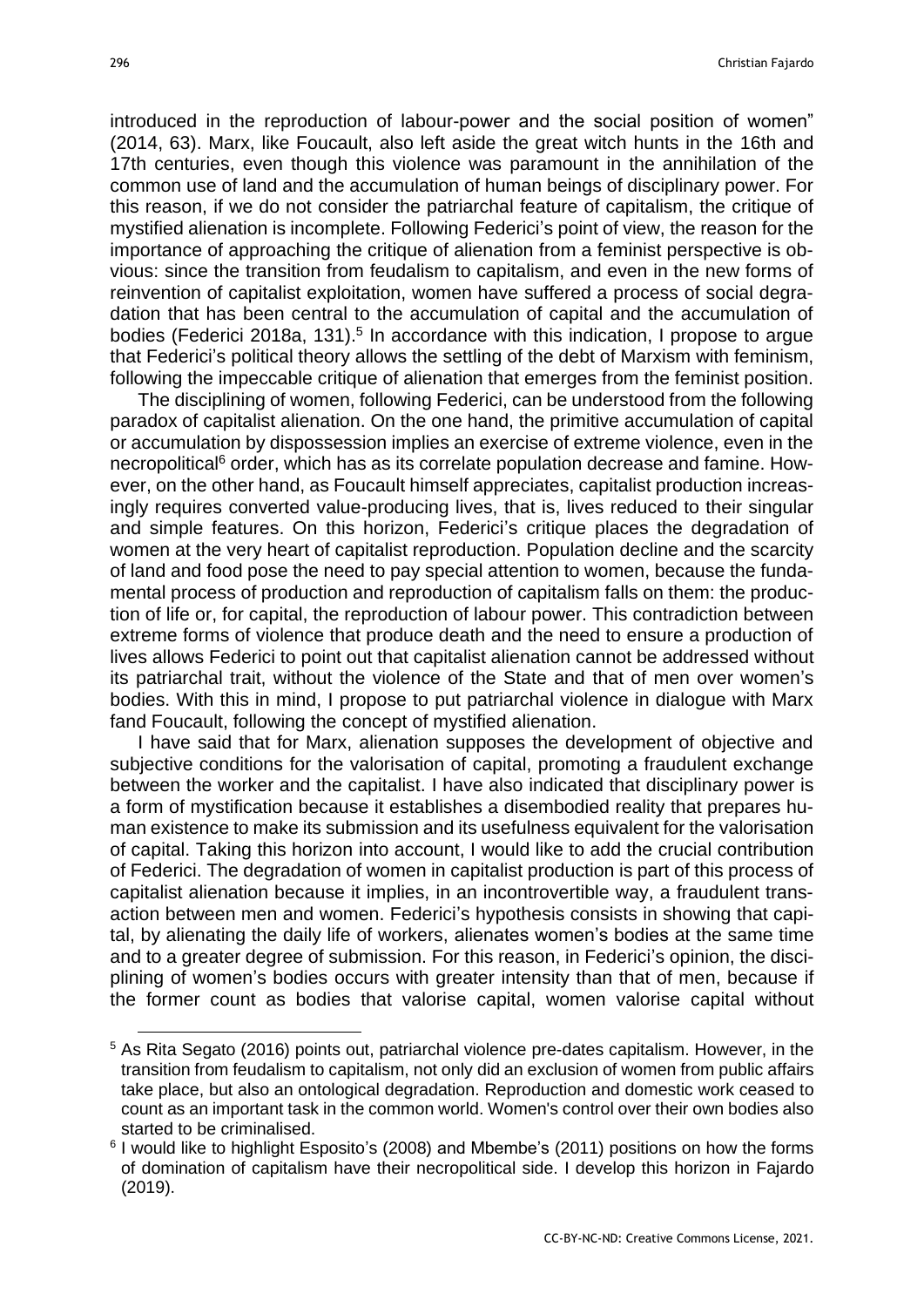counting as producers of value. Here the work of care and the reproduction of life come into play. The objective conditions of mystified alienation thus force women's bodies to work without their being recognised as workers. They contribute with life and care to the world of capital valorisation, but their condition excludes them from recognition as value-producing bodies. Now, what does this non-recognition and this higher degree of alienation entail?

According to Federici, women have historically been closer to the common use of land. The common fields, which began to disappear in the sixteenth century (Federici 2018a, 114-21), were fundamental for weaving bonds of solidarity and peasant forms of mutual support. However, the position of women in these common lands had a certain specificity.

The social function of the commons was especially important for women, who, having less title to land and less social power, were more dependent on them for their subsistence, autonomy, and sociality […] the commons too were for women the center of social life, the place where they convened, exchanged news, took advice, and where women's view point on communal events, autonomous from that of men, could form (Federici 2014, 71-72).

This movement of bodies coming together to weave relationships represented a threat to both the nascent capitalist accumulation and the accumulation of human beings. Hence, the massive processes of land expropriation documented by Marx in Chapter XXVI of *Capital* (2004a, 704-50) had a greater impact on women's bodies, as they were dispossessed of their social life, of their autonomy and of their common world that allowed them to understand themselves as persons with the capacity for political agency. However, Federici gives us a second clue: in that common life, women had a certain freedom to make decisions about births. They had various means of interrupting their pregnancies, as well as trusted female midwives who allowed them to lead a reproductive life subject to their possibility of deciding when the conditions offered them the opportunity to become mothers. However, population decrease arising from multiple factors, and the need to guarantee human lives willing to value emerging capital, placed women's bodies in the sights of more extreme forms of alienation. Thus began the witch-hunt.

We may observe that human lives and therefore births begin to matter for the State and for men not so much to give them a good life (as their mothers did before the 16th century), but to dispossess them of that good life. Thus, at the same time as the dispossessing of the commons, women's bodies began to be criminalised through extreme forms of disciplining and violence. This allows Federici to argue that the domination of capital over human lives was catastrophic for women, since their capacity to produce life subjected them to forced labour and degraded their condition in the social order to the point of submitting them to the direction of capital to a greater degree of subjugation than that of men. Federici thus radicalises the postulates of the Marxist critique of alienation. In closing this section, I would like to develop how the feminist position problematises and at the same time complements Marxism, providing this tradition with more analytical tools to explore the political practice of human beings.

As I stated earlier, for Marx, mystified alienation is fundamental to understanding that both the capitalist and the worker are governed by conditions that are not external to them.<sup>7</sup> With Foucault I showed that disciplinary power is a form of mystification, for through its devices human lives become singular and simple, bare lives. However, the

<sup>&</sup>lt;sup>7</sup> Federici's critique of Marxism is also to be found in Federici (2018b).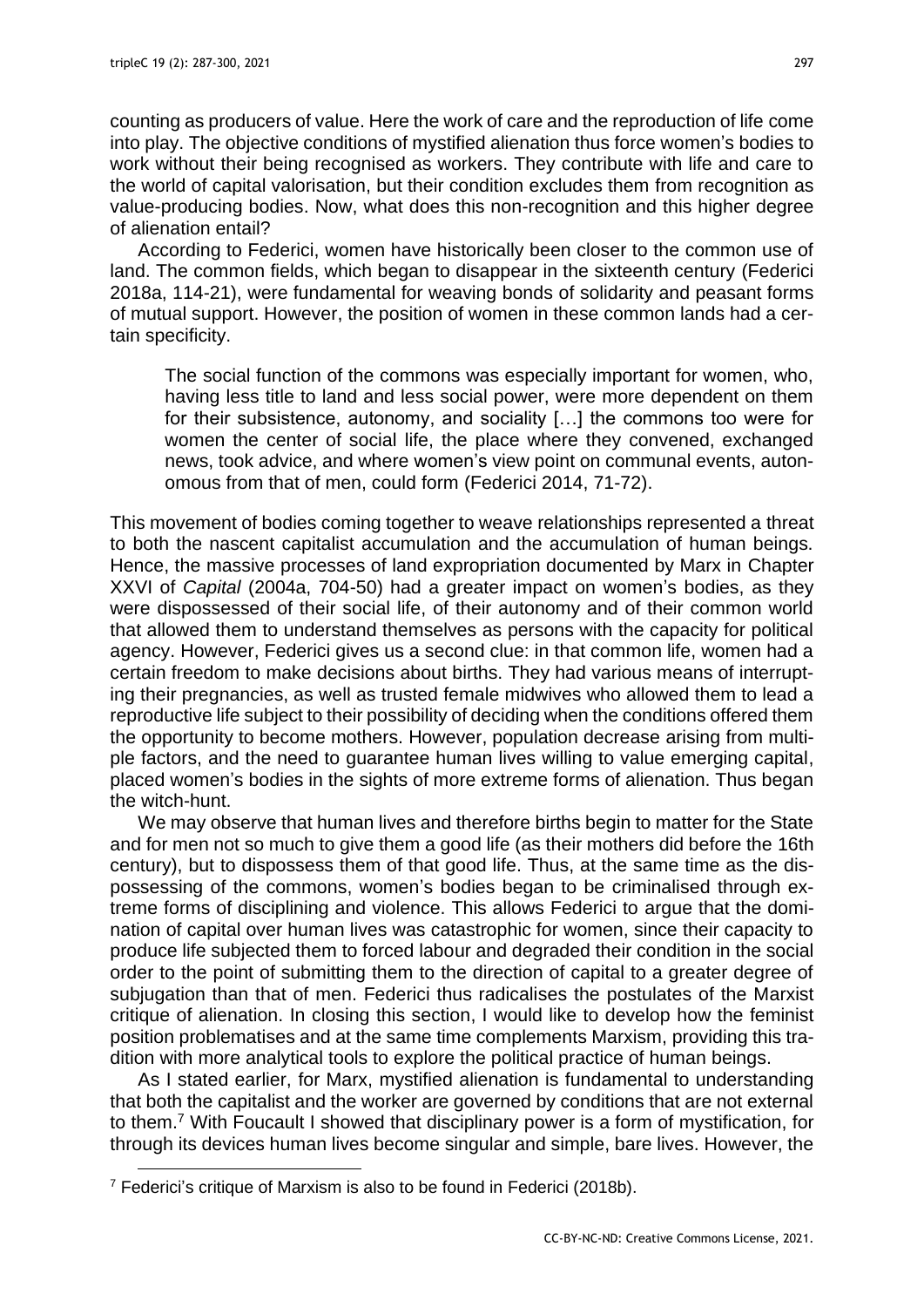hope of Foucault is to remember that our human condition weighs upon us as the curse of being subjects of power, of the historical conditioning that, in addition to making possible the submission of bodies, also makes possible resistance and political practice.

Now I come to the point at which feminism radicalises both Marx's and Foucault's critique. Federici (2014, 133-62) recalls that the representatives of the human condition in its resistant form are women: not because there is more insubordination and rebelliousness in their DNA than in that of masculinised bodies, but because the capitalist mode of production needs to subdue women's bodies to a greater degree than men's bodies. The extreme violence of capital on human bodies begins when life in common is pathologised and criminalised. Federici gives this form of common life (which is a way of experiencing life in a non-alienated way) the name of "magic", which for witchhunters is the name of evil practices and thoughts. With the noun "magic", Federici seeks to encompass all activity that actualises our condition of being non-alienated beings, beings who realise that the world is inhabited by contingent processes and question again and again the existential disaster that befalls us when we become existences that only contribute, in a potential way, value to capital. These words are significant in that direction:

The battle against magic has always accompanied the development of capitalism, to this very day. Magic is premised on the belief that the world is animated, unpredictable, and that there is a force in all things: "water, trees, substances, words..." (Federici 2014, 80).

### **5. Conclusion**

Following Marx's work from 1858 onwards, specifically *Capital* (2004a)*,* it has been shown that capitalism is a mode of production that appears to be necessary and definitive. To this process I gave the name of alienation in its mystified form. Mystified alienation is not a matter of an illusion or a lie that capitalism produces, but of a complex of impersonal processes that force bodies to make certain choices instead of others. Mystification is thus a historical process which, to preserve itself, seeks to pathologise and criminalise its own limits. As I have shown, these limits are the non-alienated forms of life. The scandal of political practice consists in revealing that the process of valorisation of capital is an ontological disaster because it denies the condition of life in common, that is, a form of life whose principle is experimentation and the search for other forms of experience that go beyond a life reduced to its singular features.

Marx's approach can be updated following two suggestions within contemporary political philosophy. On the one hand, I was interested in highlighting that mystification can be understood from the point of view of disciplinary power. In that direction, Foucault's position contributes to clarify how capitalism institutes a disembodied reality that shapes not only juridical institutions, but also the conditions for bodies to be apt for obedience, that is, bodies reduced to their singular features. The result of this disciplinary power is criminalisation and the pathologisation of political practice in its resistant form. On the other hand, Federici's perspective shows the patriarchal feature of mystified alienation. According to this approach, patriarchal violence subordinates women's lives to a greater degree, because their bodies are closer to a non-alienated form of life. Thus, violence against women is a violence against the limits of capital valorisation. The consequence of this analysis then allows us to understand why women's bodies are reduced to their singular features, making their activities senseless.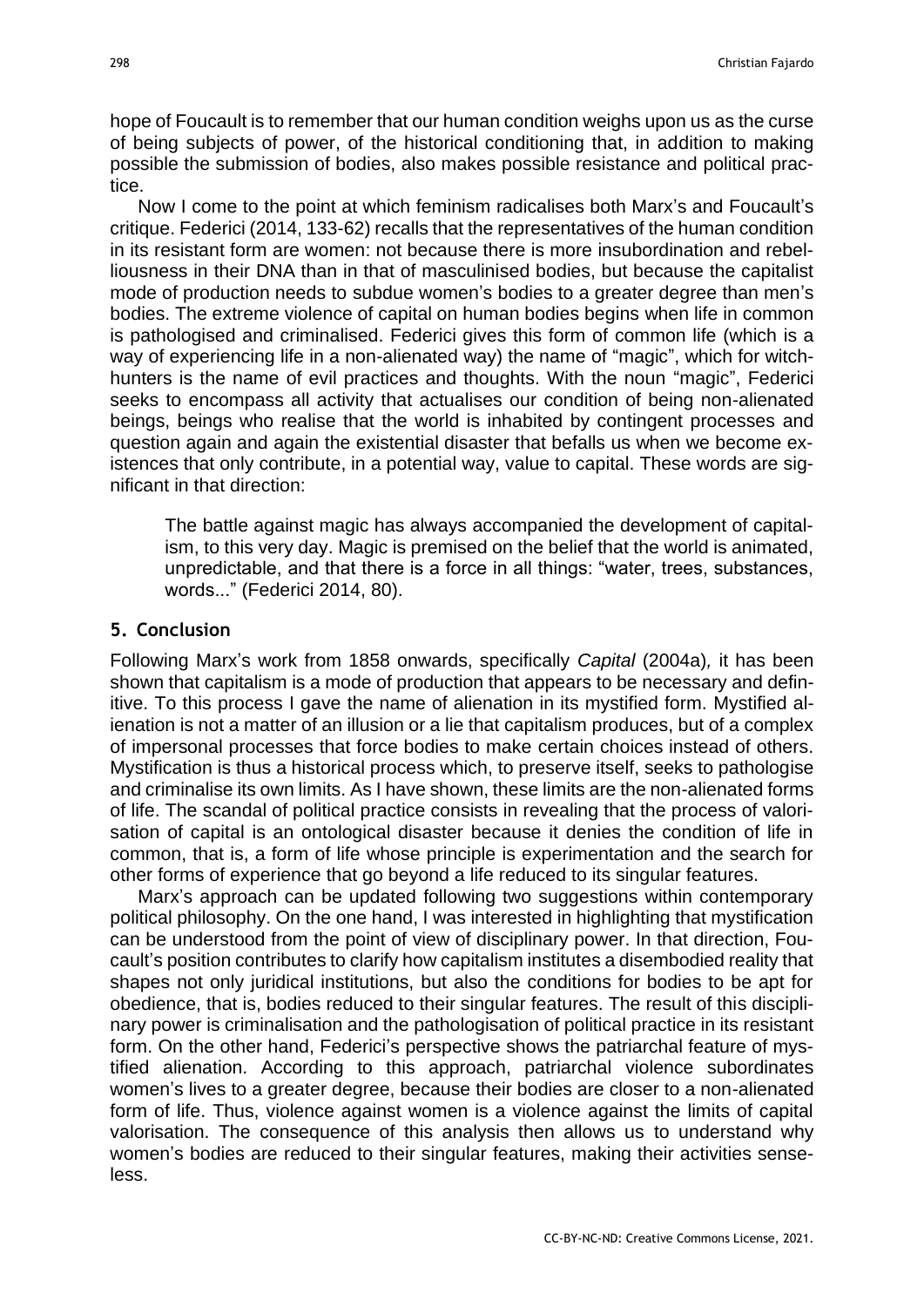What is then the alternative to this violence of mystified alienation? As I suggest at the beginning of this article, I consider that one of the critical tools of Marxism is to teach us to understand social formations. This process of understanding, in addition to making us see the structural violence that circulates in capitalism, allows us to see, at the same time, its limits: the forms of life that have always resisted the madness of capital valorisation. As Patrick Eiden-Offe (2017) suggests, Marx is a son of an era that produced a poetry of emancipation that describes and speaks of reality and its contradictions.

# **References**

- Abensour, Miguel. 1998. *La Democracia Contra El Estado. Marx y El Momento Maquiaveliano*. Buenos Aires: Colihue.
- Arendt, Hannah. 2018. *The Human Condition*. Chicago: University of Chicago Press.
- Eiden-Offe, Patrick. 2017. *Die Poesie Der Klasse. Romantischer Antikapitalismus Und Die Erfindung Des Proletariats*. Berlin: Matthes & Seitz Berlin.
- Esposito, Roberto. 2008. *Bios: Biopolítica y Filosofía*. Buenos Aires: Amorrortu.
- Fajardo, Christian. 2020. The Common in the First Volume of Karl Marx's Capital. *Izquierdas* 49: 3005-23.
- Fajardo, Christian. 2019. Política y Biopolítica: Una Aproximación Desde Foucault, Agamben y Rancière. *Ciencia Política* 14 (28): 197-222.<https://doi.org/10.15446/cp.v14n28.76538>
- Federici, Silvia. 2018a. *El Calibán y La Bruja*. Buenos Aires: Tinta Limón.
- Federici, Silvia. 2018b. *El Patriarcado Del Salario. Críticas Feministas Al Marxismo*. Madrid: Traficantes de sueños.
- Federici, Silvia. 2014. *Caliban and the Witch*. New York: Autonomedia.
- Foucault, Michel. 1995. *Discipline and Punish: The Birth of the Prison*. New York: Vintage Books.<https://search.library.wisc.edu/catalog/999495361202121>
- Han, Byung-Chul. 2012. *La Sociedad Del Cansancio*. Barcelona: Herder.
- Harvey, David. 2018. Universal Alienation. In *Marx @ 200: Debating Capitalism & Perspectives for the Future of Radical Theory*, edited by Christian Fuchs and Lara Monticelli. *tripleC: Communication, Capitalism & Critique* 16 (2): 424-439.
- Jaeggi, Rahel. 2014. *Alienation*. Edited by Frederick Neuhouser. New York: Columbia University Press.<https://doi.org/10.7312/jaeg15198>
- Marx, Karl. 2017. *El Capital*. Madrid: Siglo XXI Editores.
- Marx, Karl. 2013. *Manuscritos de Filosofía y Economía*. Madrid: Alianza Editorial.
- Marx, Karl. 2007. Elementos Fundamentales Para La Crítica de La Economía Política (1857- 1858) (*Grundrisse*). México: Siglo XXI Editores.
- Marx, Karl. 2005. The Economic and Philosophic Manuscripts. In *Collected Works* 3. New York: International Publishers: 229-248.
- Marx, Karl. 2004a. *Capital*. In *Collected Works* 35. New York: International Publishers.
- Marx, Karl. 2004b. *Sobre La Cuestión Judía*. Buenos Aires: Prometeo.
- Marx, Karl. 1987. *Gesamtausgabe*, 6. Berlin: Dietz Verlag.
- Marx, Karl. 1978. The Eighteenth Brumaire of Louis Bonaparte. In *Collected Works* 11. New York: International Publishers: 99-199.
- Marx, Karl. 1975. Contribution to the Critique of Hegel's Philosophy of Law. In *Collected Works* 3. New York: International Publishers: 3-129.
- Marx, Karl. 1973. *Grundrisse*. London: Penguin Group.
- Mbembe, Achille. 2011. *Necropolítica*. Madrid: Editorial Melusina.
- Merleau-Ponty, M. 2010. *Oeuvres*. Paris: Gallimard.
- Negri, Toni and Michael Hardt. 2018. The Multiplicities within Capitalist Rule and the Articulation of Struggles. In *Marx @ 200: Debating Capitalism & Perspectives for the*